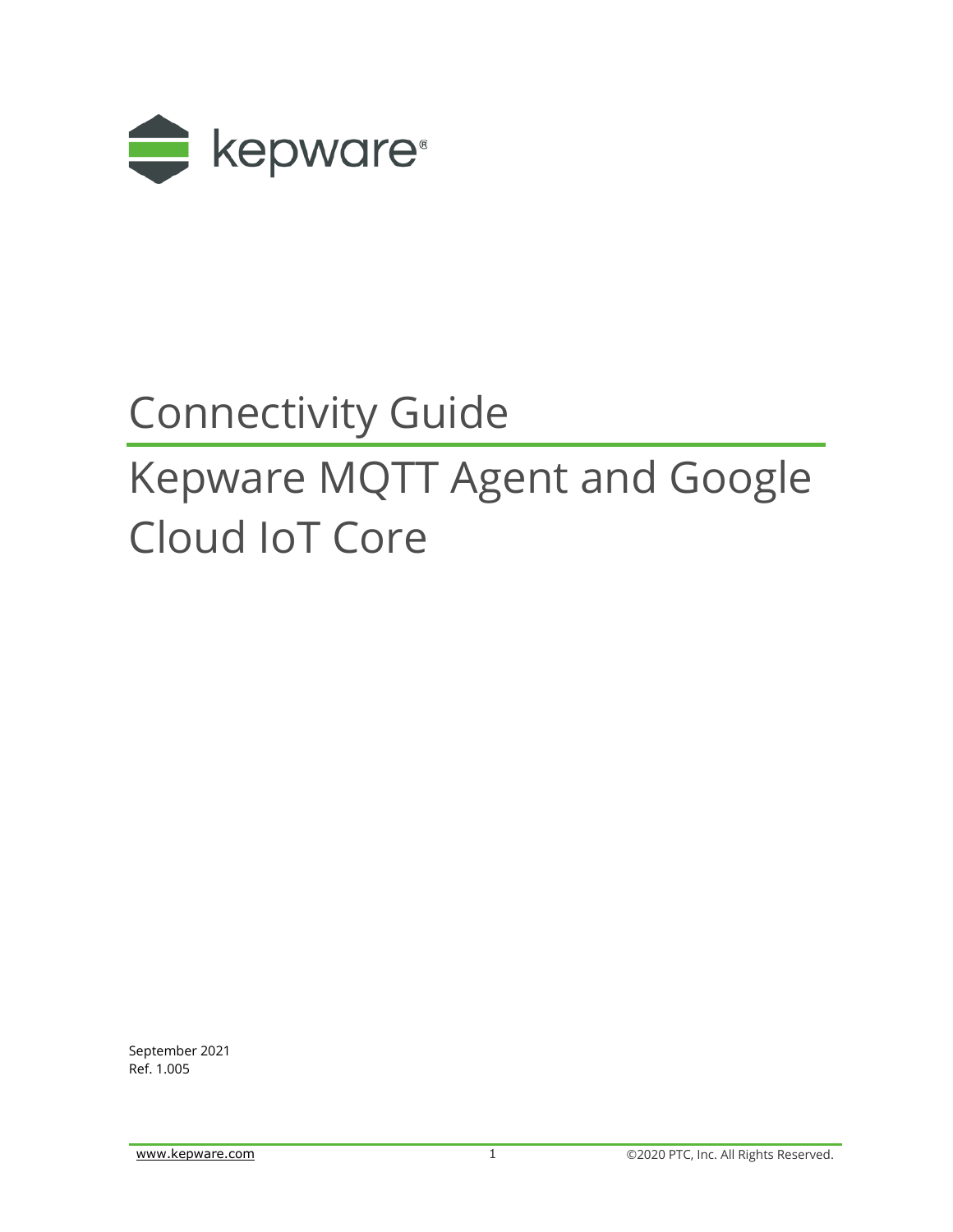## **Table of Contents**

| 1. |         |  |
|----|---------|--|
|    | 1.1     |  |
|    | 1.2     |  |
|    | 1.3     |  |
|    | 1.4     |  |
| 2. |         |  |
|    | 2.1     |  |
|    |         |  |
| 3. |         |  |
|    | 3.1     |  |
|    | $3.2 -$ |  |
| 4. |         |  |
|    | 4.1     |  |
|    | 4.2     |  |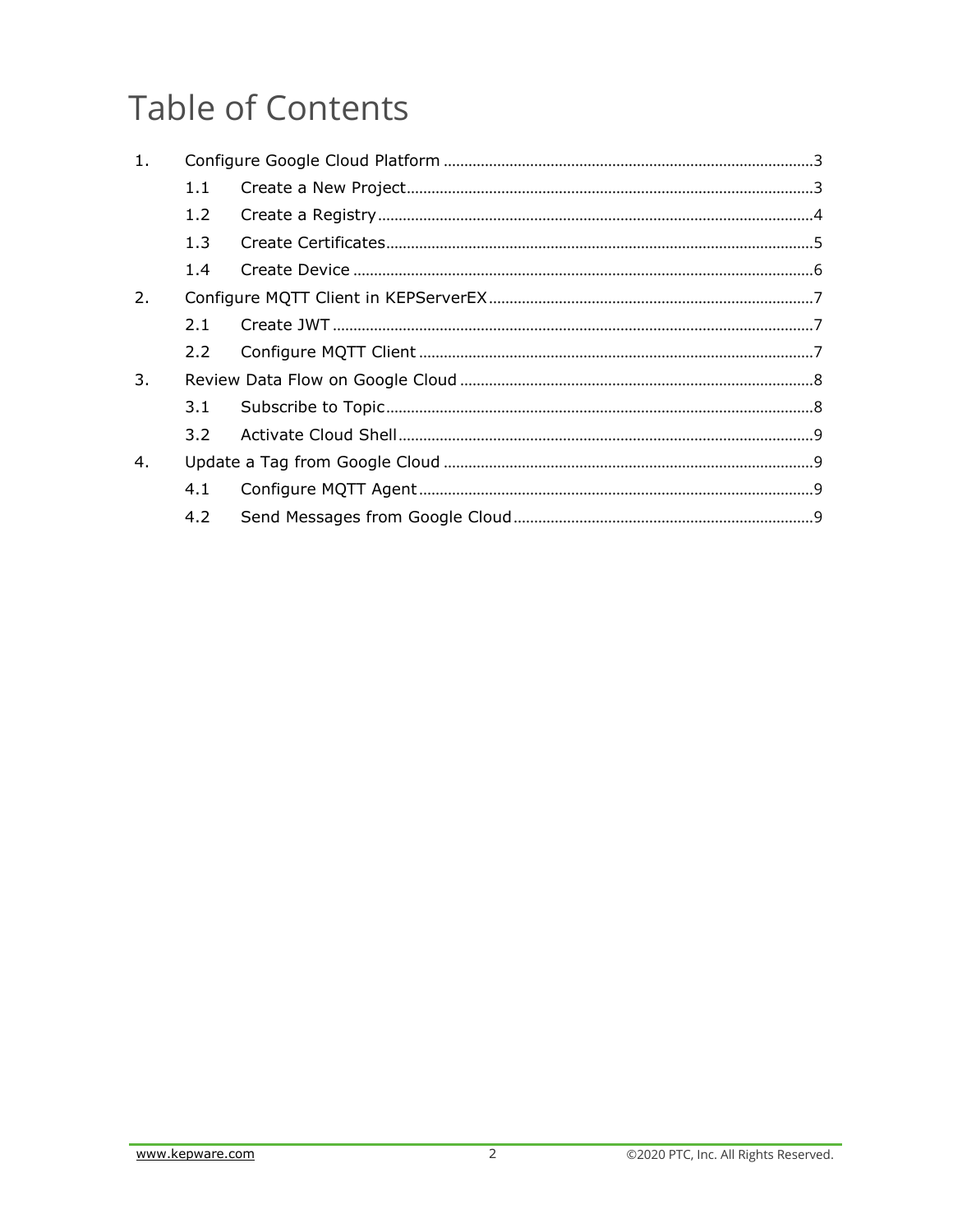## **Kepware MQTT Agent and Google Cloud IoT Core**

This document instructs users how to connect KEPServerEX® MQTT Agent and Google Cloud IoT Core to manage and deliver data. These instructions assume the user is registered with Google Cloud, and that OpenSSL is available to create self-signed certificates.

## <span id="page-2-0"></span>**1. Configure Google Cloud Platform**

#### <span id="page-2-1"></span>1.1 Create a New Project

Once registered to Google Cloud, an initial project is created on the account. Use this project or create a new project for this exercise. Note the Project ID, which will be required later.



To enable the Cloud IoT Core and Cloud Pub/Sub APIs for the project, access the link below and select the desired project from the dropdown menu: [https://console.cloud.google.com/flows/enableapi?apiid=cloudiot.googleapis.com,pubs](https://console.cloud.google.com/flows/enableapi?apiid=cloudiot.googleapis.com,pubsub&_ga=2.96525144.639288887.1580223926-1334733146.1576681398) [ub&\\_ga=2.96525144.639288887.1580223926-1334733146.1576681398](https://console.cloud.google.com/flows/enableapi?apiid=cloudiot.googleapis.com,pubsub&_ga=2.96525144.639288887.1580223926-1334733146.1576681398)

|          |                   |                                                             |                        |          |                                            | ້ |        |                        |                                      |                                      | ້                      |  |
|----------|-------------------|-------------------------------------------------------------|------------------------|----------|--------------------------------------------|---|--------|------------------------|--------------------------------------|--------------------------------------|------------------------|--|
| $\equiv$ |                   | Google Cloud Platform <sup>3</sup> My First Project $\star$ |                        |          | $\alpha$                                   |   | $\sim$ |                        | 音                                    | $\overline{\mathbf{z}}$<br>$\bullet$ |                        |  |
| ক্লু     | <b>IoT</b> Core   | Registries                                                  | <b>CREATE REGISTRY</b> |          |                                            |   |        |                        |                                      |                                      | <b>HIDE INFO PANEL</b> |  |
|          | Filter registries |                                                             |                        |          |                                            |   | 0      | No registries selected |                                      |                                      |                        |  |
| n.       | Registry ID 个     |                                                             | Region                 | Protocol | Telemetry Pub/Sub topics                   |   |        |                        |                                      |                                      |                        |  |
| □        | kepware-devices   |                                                             | europe-we              | MQTT, HT | projects/coastal-throne-266515/topics/k€ → |   |        | $\bullet$              | Please select at least one resource. |                                      |                        |  |
|          | my-registry       |                                                             | europe-we              | MOTT, HT | projects/coastal-throne-266515/topics/m V  |   |        |                        |                                      |                                      |                        |  |
|          |                   |                                                             |                        |          |                                            |   |        |                        |                                      |                                      |                        |  |
|          |                   |                                                             |                        |          |                                            |   |        |                        |                                      |                                      |                        |  |
|          |                   |                                                             |                        |          |                                            |   |        |                        |                                      |                                      |                        |  |
|          |                   |                                                             |                        |          |                                            |   |        |                        |                                      |                                      |                        |  |

#### Search and select **IoT Core** in the search bar to navigate to the IoT Core home page.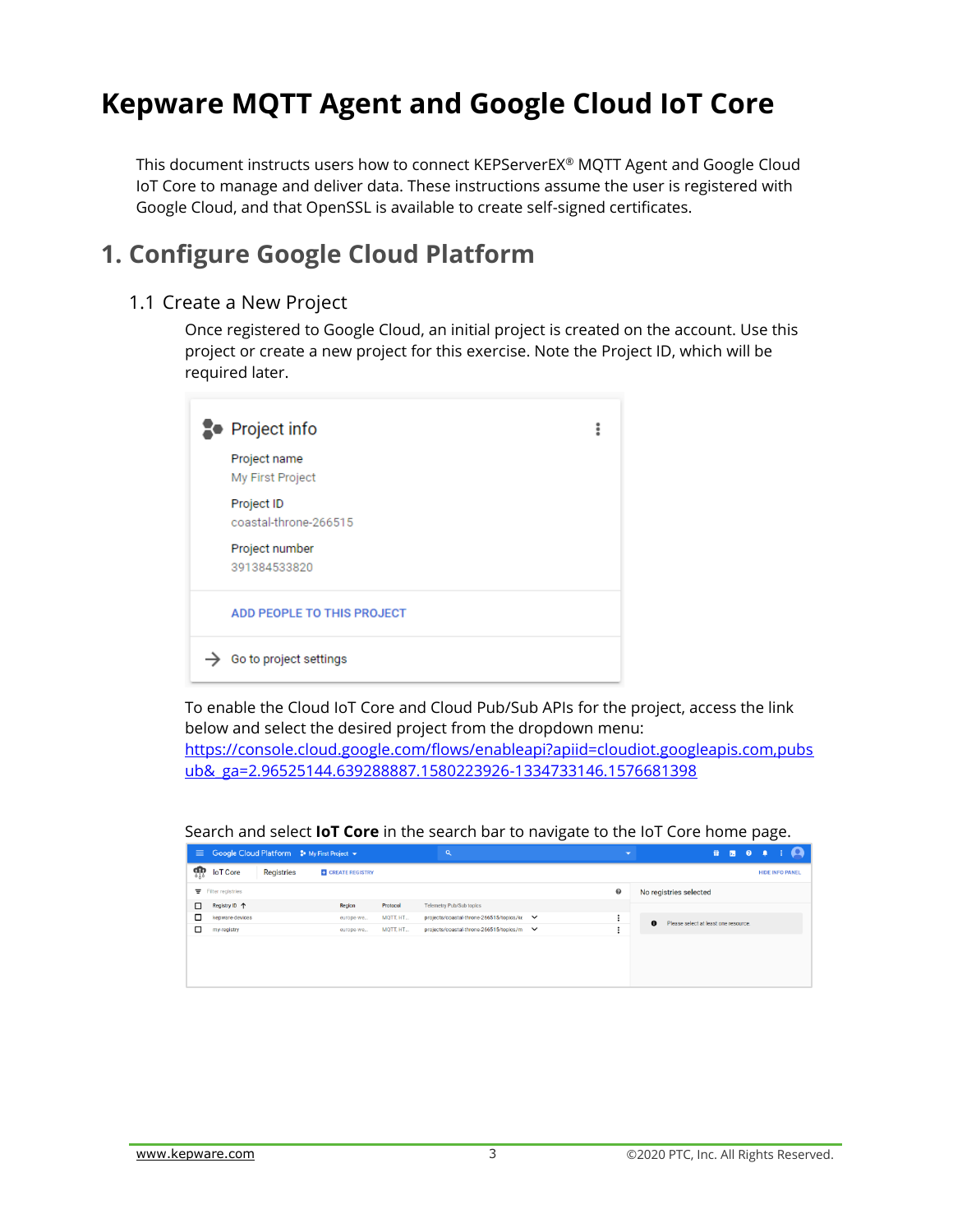#### <span id="page-3-0"></span>1.2 Create a Registry

Create a registry by entering a Registry ID, and selecting a region, and selecting a Cloud Pub/Sub topic.



Review **SHOW ADVANCED OPTIONS** to ensure the MQTT protocol is selected.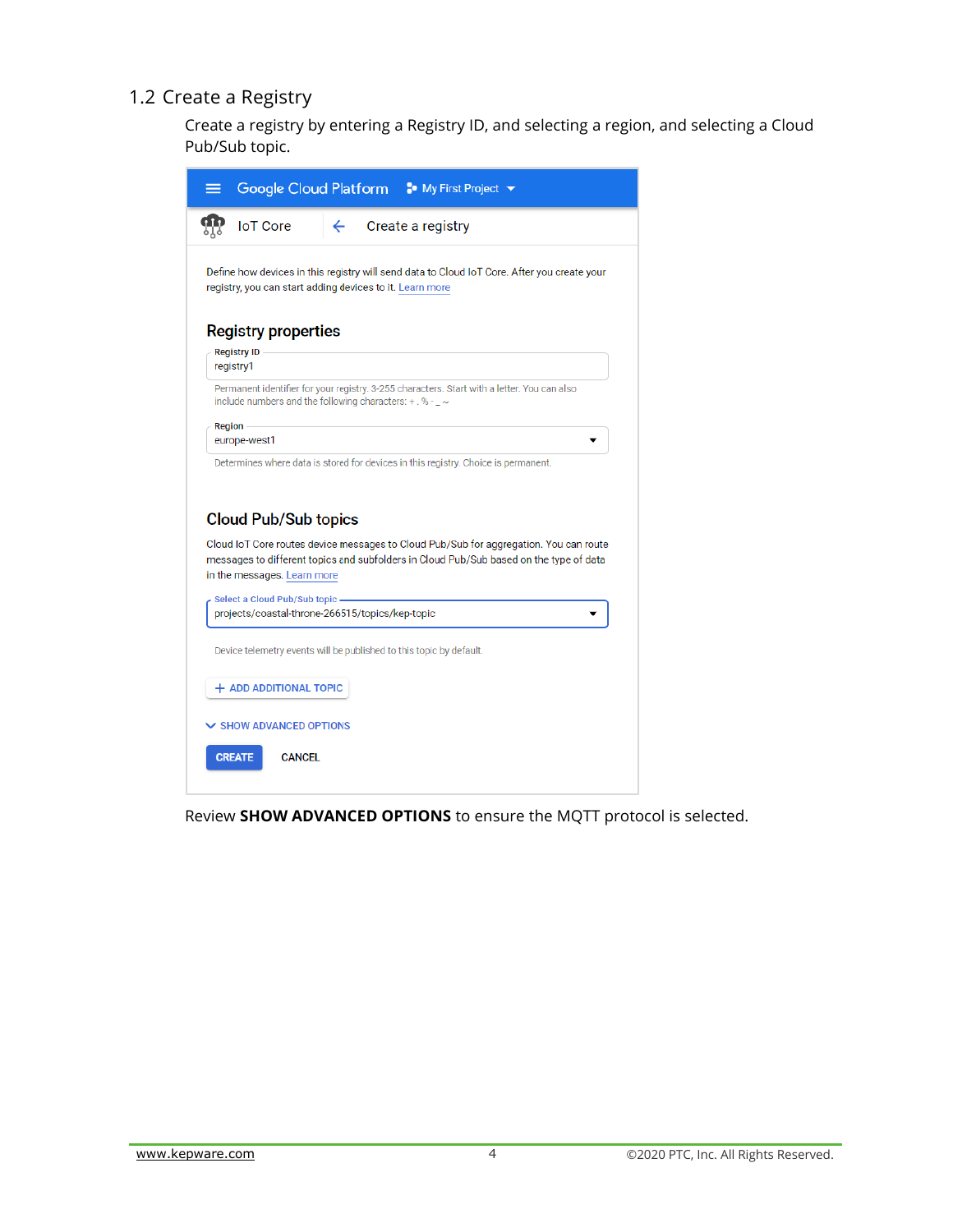Create a topic to add to the Pub/Sub for the device registry. Enable **Google-managed key** for encryption.



#### <span id="page-4-0"></span>1.3 Create Certificates

Certificates are required for both device and JSON Web Token (JWT) authentication. To create self-signed certificates, download and install OpenSSL[: https://www.openssl.org/](https://www.openssl.org/)

Once the OpenSSL is installed, open a command prompt and run the following command to create a certificate and private key:

```
openssl req -x509 -newkey rsa:2048 -keyout rsa_private.pem -nodes -out 
rsa_cert.pem -subj "/CN=unused"
```


Locate the certificates in the designated folder to verify that both public key and private keys have been created.

| $\overline{\phantom{a}}$ bin                                                                                                                               |                                  |                         |                 |             |  |  |  |
|------------------------------------------------------------------------------------------------------------------------------------------------------------|----------------------------------|-------------------------|-----------------|-------------|--|--|--|
| File<br>Home<br>Share<br>View                                                                                                                              |                                  |                         |                 |             |  |  |  |
| $\leftarrow$ $\rightarrow$ $\vee$ $\uparrow$ $\parallel$ $\rightarrow$ This PC $\rightarrow$ Local Disk (C:) $\rightarrow$ OpenSSL-Win32 $\rightarrow$ bin |                                  |                         |                 |             |  |  |  |
|                                                                                                                                                            | Name                             | $\sim$<br>Date modified | Type            | <b>Size</b> |  |  |  |
| <b>Ouick access</b><br>Desktop                                                                                                                             | .rnd<br>×                        | 1/29/2020 11:13 PM      | <b>RND File</b> | 1 KB        |  |  |  |
|                                                                                                                                                            | rsa_cert.pem                     | 1/29/2020 11:13 PM      | <b>PEM File</b> | 2 KB        |  |  |  |
| Downloads<br><b>All Decuments</b>                                                                                                                          | $\mathcal{R}$<br>rsa_private.pem | 1/29/2020 11:13 PM      | <b>PEM File</b> | 2 KB        |  |  |  |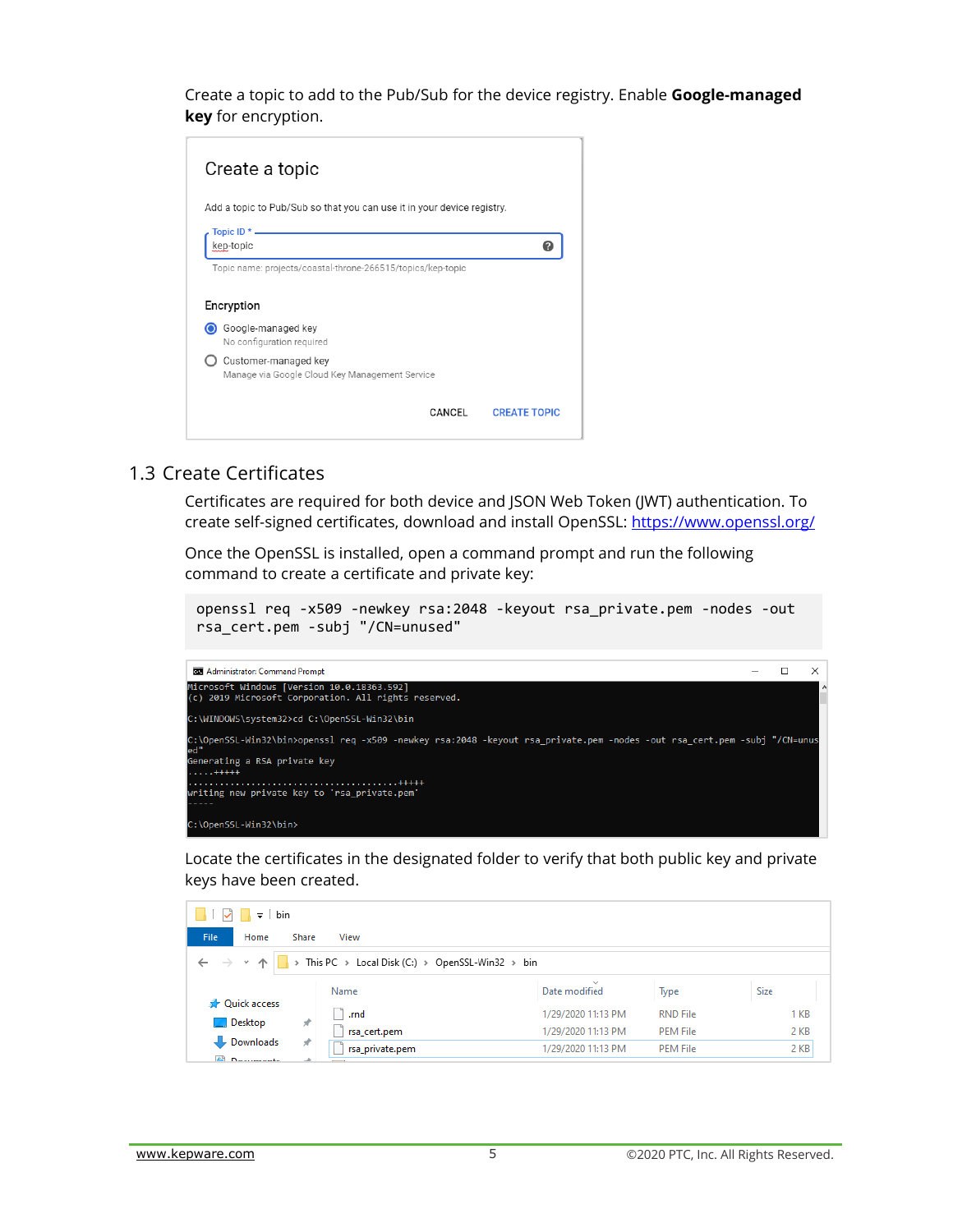#### <span id="page-5-0"></span>1.4 Create Device

Return to the Google Cloud Platform and select **+ CREATE A DEVICE** in the **Devices** section.

| ≡   | Google Cloud Platform   | <sup>•</sup> My First Project ▼<br>Q                                                      |
|-----|-------------------------|-------------------------------------------------------------------------------------------|
| पुर | <b>IoT</b> Core         | <b>Devices</b><br>+ CREATE A DEVICE<br><b>DELETE</b>                                      |
| 囯   | <b>Registry details</b> | <b>Registry ID: registry1</b>                                                             |
| 经   | <b>Devices</b>          | europe-west1                                                                              |
| 龗   | Gateways                | Devices are things that connect to the internet directly or through a gateway. Learn more |
| 盃   | Monitoring              | Enter exact device ID<br>Ξ                                                                |
|     |                         | Communication<br><b>Stackdriver Logging</b><br>Device ID<br>П<br>Last seen                |
|     |                         | No devices to display in this registry                                                    |
|     |                         | Cloud IoT Core documentation                                                              |

Finish adding a device with default settings and access the Authentication settings for the newly created device. Click **ADD PUBLIC KEY**.

| Device details<br>←                             |                                  | <b>EDIT DEVICE</b><br>◢    |                       | <b>EX UPDATE CONFIG</b> | <b>SEND COMMAND</b><br>◢ |
|-------------------------------------------------|----------------------------------|----------------------------|-----------------------|-------------------------|--------------------------|
| Device ID: device1                              |                                  |                            |                       |                         |                          |
| <b>Numeric ID</b>                               | <b>Registry</b>                  | <b>Cloud Logging</b>       |                       | Communication           |                          |
| 2736656321793302                                | registry1                        | Registry default View logs |                       | Allowed                 |                          |
| <b>DETAILS</b>                                  | <b>CONFIGURATION &amp; STATE</b> |                            | <b>AUTHENTICATION</b> |                         |                          |
| Each device is restricted to 3 public keys max. |                                  |                            |                       |                         |                          |
|                                                 |                                  |                            |                       |                         |                          |
| <b>ADD PUBLIC KEY</b>                           | <b>DELETE</b>                    |                            |                       |                         |                          |

Choose **Upload** as the input method and select **RS256\_X509** from the Public key format dropdown. For the Public key value, browse for the rsa\_cert.pem file created in step [1.3,](#page-4-0) then click **ADD**.

|          | Input method                                         |   |               |
|----------|------------------------------------------------------|---|---------------|
|          | Enter manually                                       |   |               |
| O Upload |                                                      |   |               |
|          | Public key format<br>RS256_X509                      |   |               |
|          | Public key value<br>rsa_cert.pem                     | × | <b>BROWSE</b> |
|          | File content must be in PFM format                   |   |               |
|          |                                                      |   |               |
|          | Public key expiration date (optional)<br>Expires on: |   |               |

This completes the Google Cloud Platform configuration.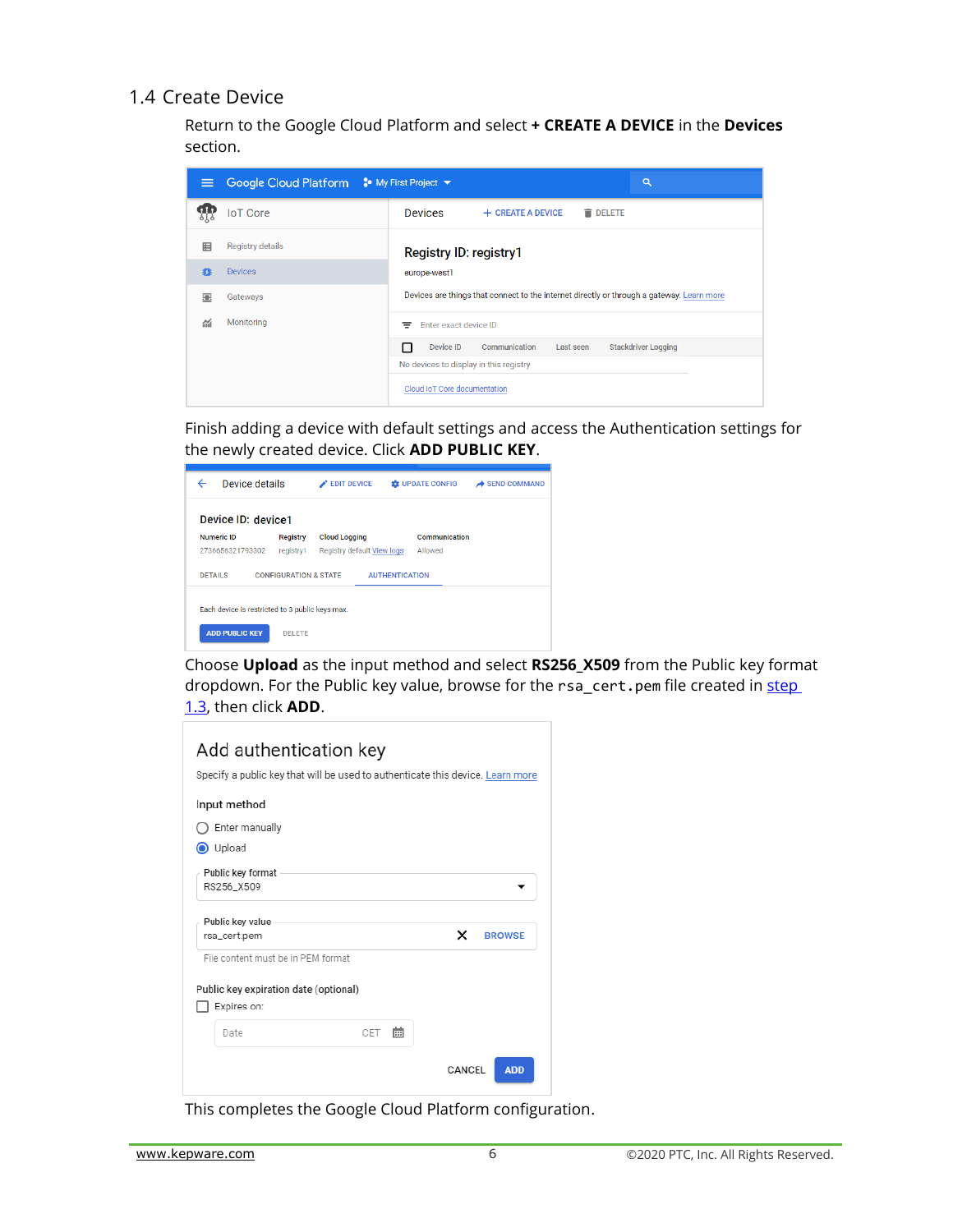## <span id="page-6-0"></span>**2. Configure MQTT Client in KEPServerEX**

## <span id="page-6-1"></span>2.1 Create JWT

For the MQTT Client, a JSON Web Token (JWT) is required.

*For JWT creation examples, refer to the following Google Cloud documentation: <https://cloud.google.com/iot/docs/how-tos/credentials/jwts>*

**Note**: Per the Google documentation linked above, the JWT required for authentication with Google IoT Core is a short-lived token, meaning the token will expire after a short period of time. A new token must be created and placed into the appropriate field within KEPServerEX prior to the expiration of the previous token in order to avoid connection disruption. This JWT token generation and KEPServerEX update can happen in two ways:

- 1. Manually create the JWT and manually update KEPServerEX.
- 2. Using scripts (Powershell, Python, Javascript, etc.), automatically create a new JWT and automatically update KEPServerEX at a designated time interval.

*Example reference scripts are available from Kepware. For more information, contact [sales@kepware.com](mailto:sales@kepware.com) or [presales.support@kepware.com.](mailto:presales.support@kepware.com)*

## <span id="page-6-2"></span>2.2 Configure MQTT Client

*For more information, see the [IoT Gateway Manual.](https://www.kepware.com/getattachment/96bdb7bb-4f9a-4cfe-be30-ef048d16dd83/iot-gateway-manual.pdf)* 

In KEPServerEX, click **Add Agent…** under the IoT Gateway Plug-in tree node.

Enter a name and select **MQTT Client** as the agent type.

Through the configuration wizard, set the following parameters:

| <b>Property</b> | Value                                                                                                                                     |
|-----------------|-------------------------------------------------------------------------------------------------------------------------------------------|
| URL             | ssl://mqtt.googleapis.com:8883                                                                                                            |
| <b>Topic</b>    | /devices/ <device id="">/events</device>                                                                                                  |
| Client ID       | projects/ <project_id>/locations/<region>/registries/<regi<br>STRY ID&gt;/devices/<device id=""></device></regi<br></region></project_id> |
| Username        | <username></username>                                                                                                                     |
| Password        | <iwt></iwt>                                                                                                                               |

**Note**: A username is required when setting a password. For this scenario, any . username is acceptable.

Add tags to the MQTT Agent. Once added, a message on Event Log should confirm a connection to Google Cloud IoT Core.

| Date                         | <b>Time</b> | Source                  | Event                                                                                           |
|------------------------------|-------------|-------------------------|-------------------------------------------------------------------------------------------------|
| 0 29/01/2020 23:37:12        |             | KEPServerEX\Runtime     | Local Historian Plug-in V6.8.796.0                                                              |
| 129/01/2020 23:37:12         |             | KEPServerEX\Runtime     | IDF for Splunk V6.8.796.0                                                                       |
| 129/01/2020 23:37:12         |             | KEPServerEX\Runtime     | Scheduler Plug-in V6.8.796.0                                                                    |
| 129/01/2020 23:37:12         |             | KEPServerEX\Runtime     | IoT Gateway V6.8.796.0                                                                          |
| 0 29/01/2020 23:37:12        |             | KEPServerEX\Runtime     | Runtime project replaced.                                                                       |
| <b>1</b> 29/01/2020 23:37:13 |             | KEPServerEX\IoT Gateway | Running with Java 1.8.0_241 [Oracle Corporation Java HotSpot(TM) Client VM version 25.241-b07]. |
| <b>A</b> 29/01/2020 23:37:25 |             | Licensing               | Feature IoT Gateway is time limited and will expire at 30/01/2020 01:37.                        |
| <b>D</b> 29/01/2020 23:37:32 |             | KEPServerEX\Runtime     | MQTT agent 'Google Cloud' is connected to broker 'ssl://mgtt.googleapis.com:8883'               |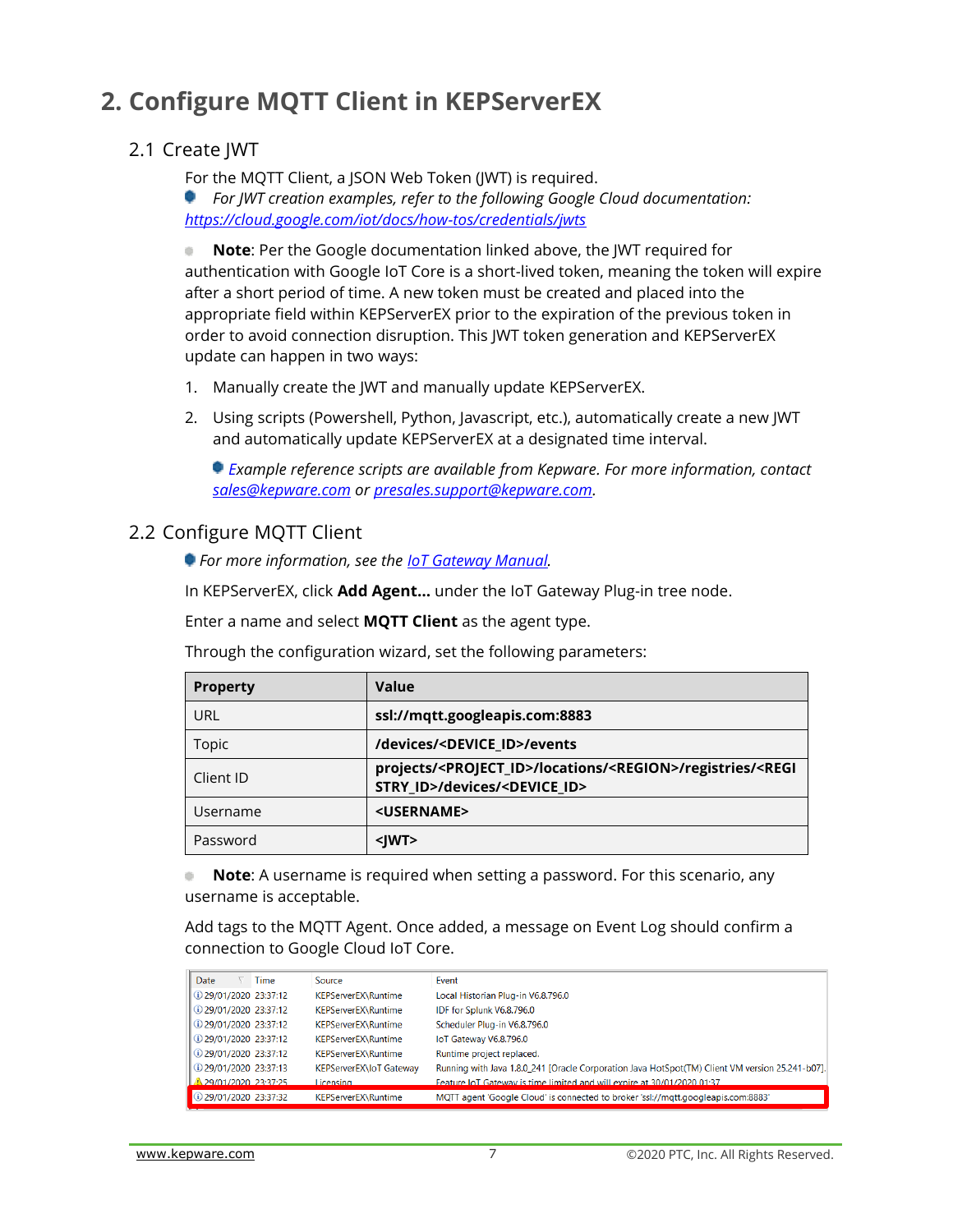## <span id="page-7-0"></span>**3. Review Data Flow on Google Cloud**

## <span id="page-7-1"></span>3.1 Subscribe to Topic

To view the data flow on Google Cloud, create a subscription for the topic from the registry. On Google Cloud, navigate to **Pub/Sub | Subscriptions** in the project.

| <b>BIG DATA</b> |                 |               | <b>Project</b>   |
|-----------------|-----------------|---------------|------------------|
|                 | Composer        |               | 39138-           |
|                 |                 |               | <b>ADD P</b>     |
|                 | Dataproc        | $\mathbf{r}$  | Go to p          |
|                 | Pub/Sub         | $\mathcal{P}$ | Topics           |
| ⊕               | Dataflow        |               | Subscriptions    |
| R               | <b>IoT</b> Core |               | Snapshots<br>puc |
| $_{\odot}$      | <b>BigQuery</b> |               |                  |

Choose the appropriate Cloud Pub/Sub topic from the dropdown menu (see [Step 1.2\)](#page-3-0), and set delivery type to **Pull**.

<span id="page-7-2"></span>

| Create subscription               |                                                                                                                                                              |
|-----------------------------------|--------------------------------------------------------------------------------------------------------------------------------------------------------------|
|                                   | A subscription directs messages on a topic to subscribers. Messages can be pushed to<br>subscribers immediately, or subscribers can pull messages as needed. |
| Subscription ID *                 |                                                                                                                                                              |
| device1-sub                       | ❷                                                                                                                                                            |
|                                   | Subscription name: projects/coastal-throne-266515/subscriptions/device1-sub                                                                                  |
| Select a Cloud Pub/Sub topic *    |                                                                                                                                                              |
|                                   | projects/coastal-throne-266515/topics/kep-topic                                                                                                              |
| Push<br>Subscription expiration @ | Expire after this many days of inactivity (up to 365)                                                                                                        |
| 31                                | Days                                                                                                                                                         |
| pulls, or successful pushes.      | A subscription is inactive if there is no subscriber activity such as open connections, active                                                               |
| Never expire                      |                                                                                                                                                              |
|                                   | The subscription will never expire no matter the activity.                                                                                                   |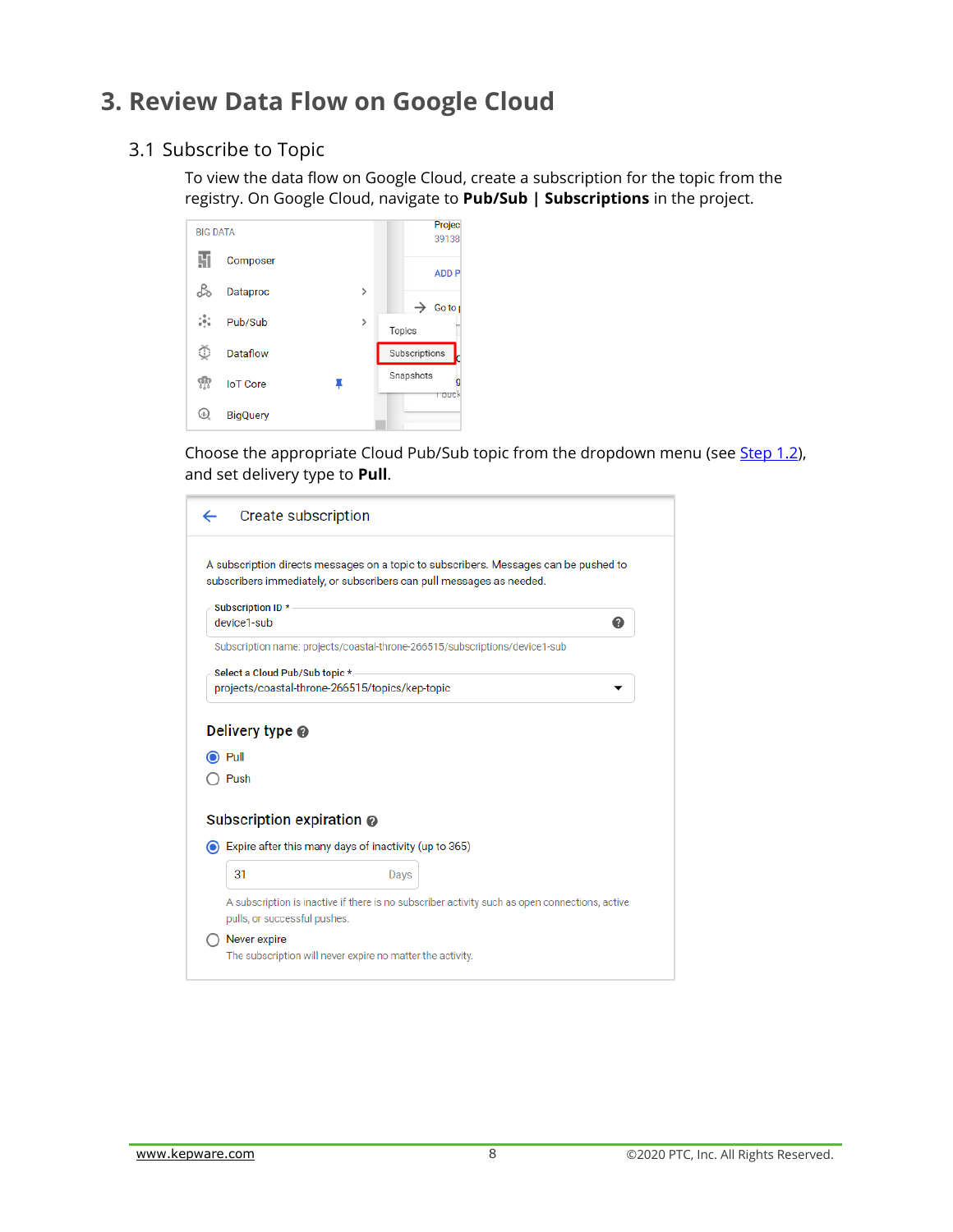## 3.2 Activate Cloud Shell

In the Google Cloud Console, click **Activate Cloud Shell**.



In Cloud Shell, run the following command:

```
gcloud pubsub subscriptions pull --auto-ack 
projects/<PROJECT_ID>/subscriptions/<SUBSCRIPTION_ID>
```
Under **DATA**, the MQTT Client should deliver the JSON payload. In this example, the *Simulation Examples.Functions.Ramp1* tag is published by the MQTT Agent.

| <b>FIRS</b><br>εò | $\frac{1}{2}$ (coastal-throne-266515) $\times$ + $\div$                                                                                                                                                                                                                                                                                                                     |                 |                                                                                                                                                                         | □ ノ 回 :   _       |  |  |
|-------------------|-----------------------------------------------------------------------------------------------------------------------------------------------------------------------------------------------------------------------------------------------------------------------------------------------------------------------------------------------------------------------------|-----------------|-------------------------------------------------------------------------------------------------------------------------------------------------------------------------|-------------------|--|--|
|                   | Welcome to Cloud Shell! Type "help" to get started.<br>Your Cloud Platform project in this session is set to coastal-throne-266515.<br>Use "gcloud config set project (PROJECT ID)" to change to a different project.<br>ttosun@cloudshell:~ (coastal-throne-266515)\$ gcloud pubsub subscriptions pull --auto-ack projects/coastal-throne-266515/subscriptions/device1-sub |                 |                                                                                                                                                                         |                   |  |  |
|                   | DATA                                                                                                                                                                                                                                                                                                                                                                        | MESSAGE ID      |                                                                                                                                                                         | <b>ATTRIBUTES</b> |  |  |
|                   | {"timestamp":1580374936574,"values":[{"id":"Simulation Examples.Functions.Ramp1","v":35,"q":true,"t":1580374935705}]}                                                                                                                                                                                                                                                       | 949918307208407 | device Id=device1<br>deviceNumId=2892641596482375<br>deviceRegistryId=registry1<br>deviceRegistryLocation=europe-west1<br>projectId=coastal-throne-266515<br>subFolder= |                   |  |  |
|                   | ttosun@cloudshell:~ (coastal-throne-266515) \$                                                                                                                                                                                                                                                                                                                              |                 |                                                                                                                                                                         |                   |  |  |

## <span id="page-8-0"></span>**4. Update a Tag from Google Cloud**

## <span id="page-8-1"></span>4.1 Configure MQTT Agent

*For more information, see the [IoT Gateway Manual.](https://www.kepware.com/getattachment/96bdb7bb-4f9a-4cfe-be30-ef048d16dd83/iot-gateway-manual.pdf)* 

The MQTT Agent can be configured to receive messages from Google IoT Core. In order to do that navigate to "Subscriptions" in MQTT Agent Properties and configure according the following parameters:

| <b>Property</b>                 | Value                                        |
|---------------------------------|----------------------------------------------|
| Listen for Write Requests   Yes |                                              |
| Topic                           | /devices/ <device_id>/commands/#</device_id> |

### <span id="page-8-2"></span>4.2 Send Messages from Google Cloud

*For more information:<https://cloud.google.com/iot/docs/how-tos/commands>*

Go to the **Registries** page in Cloud Console. Click the ID of the registry for the device. In the registry menu on the left, click **Devices**. Click the ID of the device you want to send the command to. At the top of the page, click **Send command**. Select the format of the command as Text. In the **Command data** field, enter the message. The message should be in correct format for MQTT Agent to receive.